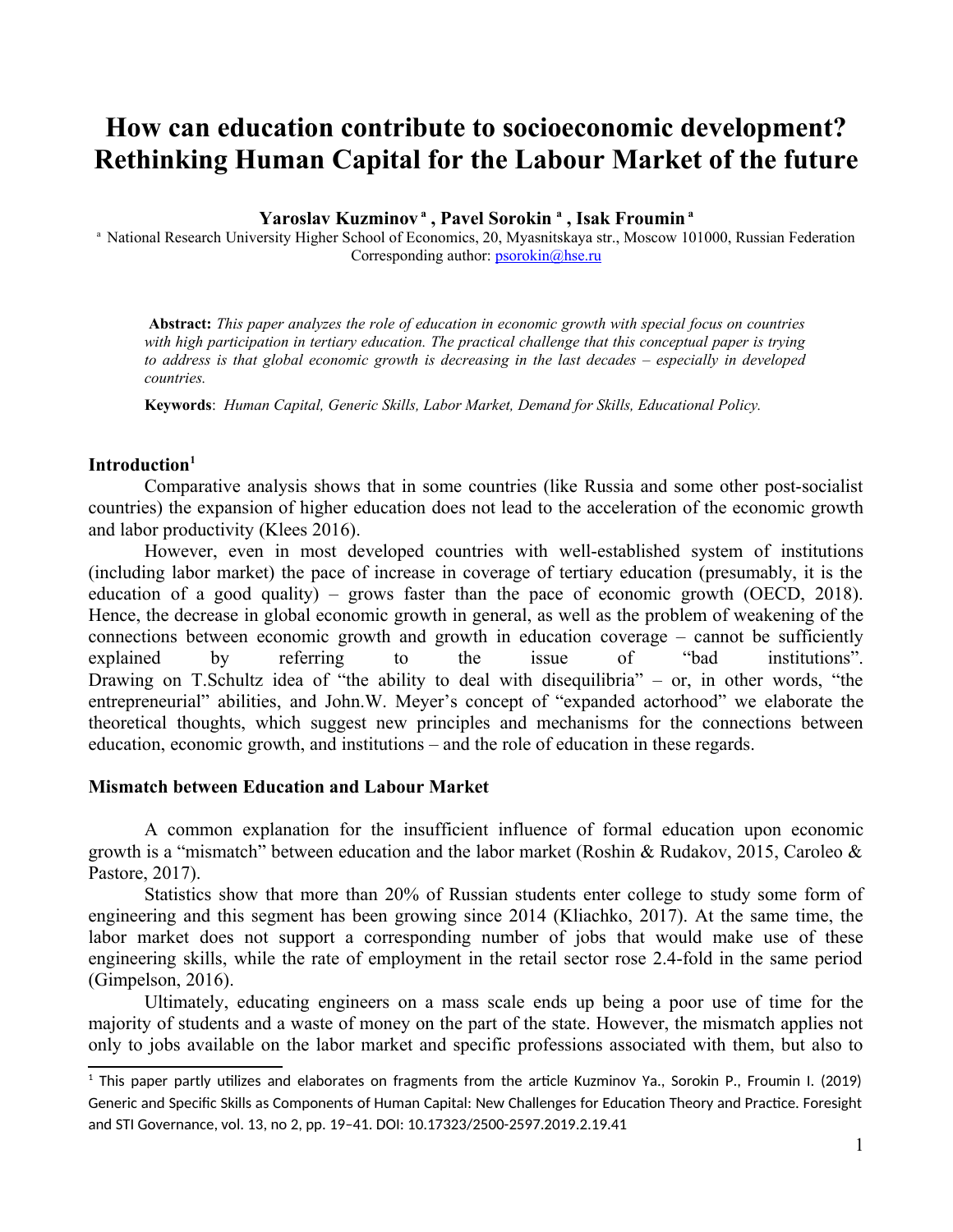skills that are in demand more broadly (McGuinness et al., 2018). This means that the problem lies not only in the sphere of specific human capital, but also in the general sets of skills that are applicable to different jobs and even to various industries.

In the global context, systems of higher education experience no less pressure to confront the mismatch in skills as they do the mismatch in professions. A wide-ranging study of the US labor market showed that changes in the demand for widely applicable skills on the US labor market since the turn of the twenty-first century are partially responsible for the decrease in upward mobility among workers with a higher education (Beaudry et al., 2016). Conclusions such as these contradict traditional understandings about the primacy of specialized professional skills for success on the contemporary labor market.

Education systems reacted to the increased demand for soft skills over hard, narrow ones by, for instance, increasing the share of students studying humanities and education (from 19% to 24% of bachelor's students in Norway, France, Great Britain, and Germany, but only 12% in Russia (Kliachko, 2017, p. 24). Another response to this demand was the spread of new universities following the classic liberal arts model of education. Studies show (Telling, 2018), that students in highly developed countries are most likely to prefer this model of education because it is open to a large spectrum of potential professional trajectories (Telling, 2018).

The deficit in general human capital has also been reflected in the widespread addition of entrepreneurial elements to curricula, including in secondary and tertiary education. Countries with leading positions in the innovation economy have been the most active in this area. In Finland [NAE, 2014] and British Columbia, Canada, an entrepreneurial component is part of the "technology" curriculum. In a paradoxical turn of events, the tertiary education sector, which traditionally specializes in producing specific human capital and specialized work skills, has become increasingly permeated by entrepreneurial education. This is especially noticeable in countries and regions at the forefront of technological progress. The largest intellectual hub of Silicon Valley, Stanford University, has significantly boosted its entrepreneurial offerings over the last twenty years, including programs within technical and software disciplines. According to one large-scale survey in 2011, more than one third of Stanford graduates started their own business, and a similar percentage have experience working at a startup. More than half of the graduates that became entrepreneurs said that Stanford's entrepreneurial spirit was what drew them to the university (Eesley & Miller, 2018). All told, Stanford graduates founded almost 40,000 companies and created more than 5 million jobs, generating annual revenue of \$2.7 trillion (Eesley & Miller, 2018).

The tertiary education sector in Russia is also showing a distinct tendency towards renewal, but the impact of entrepreneurial education on the economy remains small. Businesses created in collaboration with universities have so far failed to compete effectively (Karpov, 2018). Whereas the Massachusetts Institute of Technology (MIT) incubates more than 150 new companies annually, 24 of the top 40 Russian universities generated less than ten startups between 2009 and 2015 (Karpov, 2018). Nevertheless, a net positive effect of specialized entrepreneurial training has been proven for the development of Russia's business ecosystem. (Dukhon et al., 2018).

#### **The challenge of the new global trends for human capital and education**

The problem becomes even more complicated if we consider several trends in global social, economic and technological development, which formulate new demands to the human capital' principal qualities. These trends may explain the cases of decreasing effect of increasing education on aggregate economic growth in the macro level (Klees, 2016).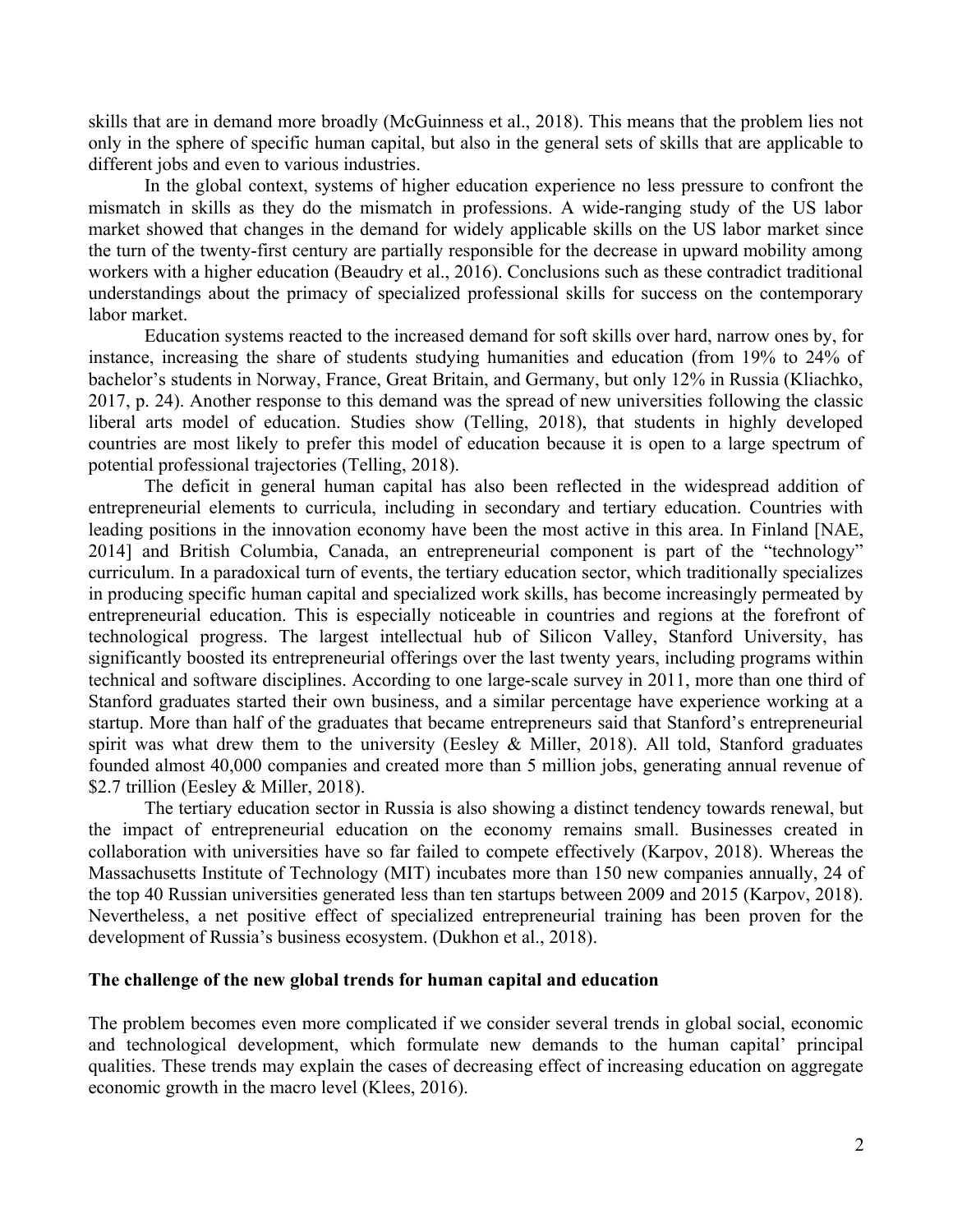The radically increased pace of technological development leads to customization, that is, making individual the primary producer and consumer. Technologies change the whole structure of global economy and labor market (ILO, 2018). The proportion of job-places in industry decreases (with automatic systems enhanced with artificial intelligence replacing humans), while the demand for labor force in services increases – in particular, in non-market services, like healthcare, which is necessary response to the demographical transformation in developed countries (increasingly aging population).

Innovative technologies, including Artificial Intelligence, 3-D printing and Platforms – become GPT (General Purpose Technologies) that empower large institutional transformation – potentially decreasing the effect of "economy of scale".

Corporate employment is gradually replaced by freelance, part-time employment, which creates risks of underemployment and threats for the quality of life and social protection. The dominating type of skills become non-routine skills – those that are most difficult to substitute by a machine (Levy, Murnane, 2013).

Typical corporate career also changes, departing more and more from what Max Weber called ideal type of "bureaucracy": the principles of rational planning, strict specialization and control appear inadequate for the turbulent times when the project based working and multi-functionality are essential for success (Deloitte 2017).The hard distinction between working time and leisure time also gradually vanish.

These trends make especially relevant what T.Schultz in 1975 called "the ability to deal with disequilibria" – or, in other words, "the entrepreneurial" abilities – as core element of human capital, applicable to any job-place and even to every situation of choice in the context of uncertainty. The idea that "educated" individual\collective action can play leading role in changing institutions – is not entirely novel for current sociological literature: the concept of "Expanded actorhood" (John W. Meyer, 2010).

The debates on human capital in the last decades largely ignored this element. At the same time, in other domains of literature, valuable and relevant knowledge has been accumulated – for instance, concerning "entrepreneurship education" or "liberal arts" in higher education. These findings may be integrated in the dominating discourse on human capital under T.Schultz general framework.

The pace of societal changes, empowered by revolutionary technological inventions like artificial intelligence, internet-based platforms and networks - has become so fast that it requires national states, companies and individuals to develop principally new capability in order to progress in economic growth. This capability goes beyond adapting to the existing institutional systems – it rather implies the ability to transform them, to create new institutions seen not simply as "increase in efficiency", but as "a new system of social interactions", with "new identities", "new value".

Therefore, we suggest an expanded definition of human capital, with the special focus on the following four categories of individual development (see picture 1):

- Specialized skills adapted to specific jobs (*specific human capital)*. According to classical human capital theory, it is created through specific (mostly, tertiary) education, as well as work experience.
- *General human capital 1* universal competences, for instance, creativity, critical thinking, cooperation and communication. It is developed through creative, projectbased work and requires supplementing traditional education with new types of collective and independent activities.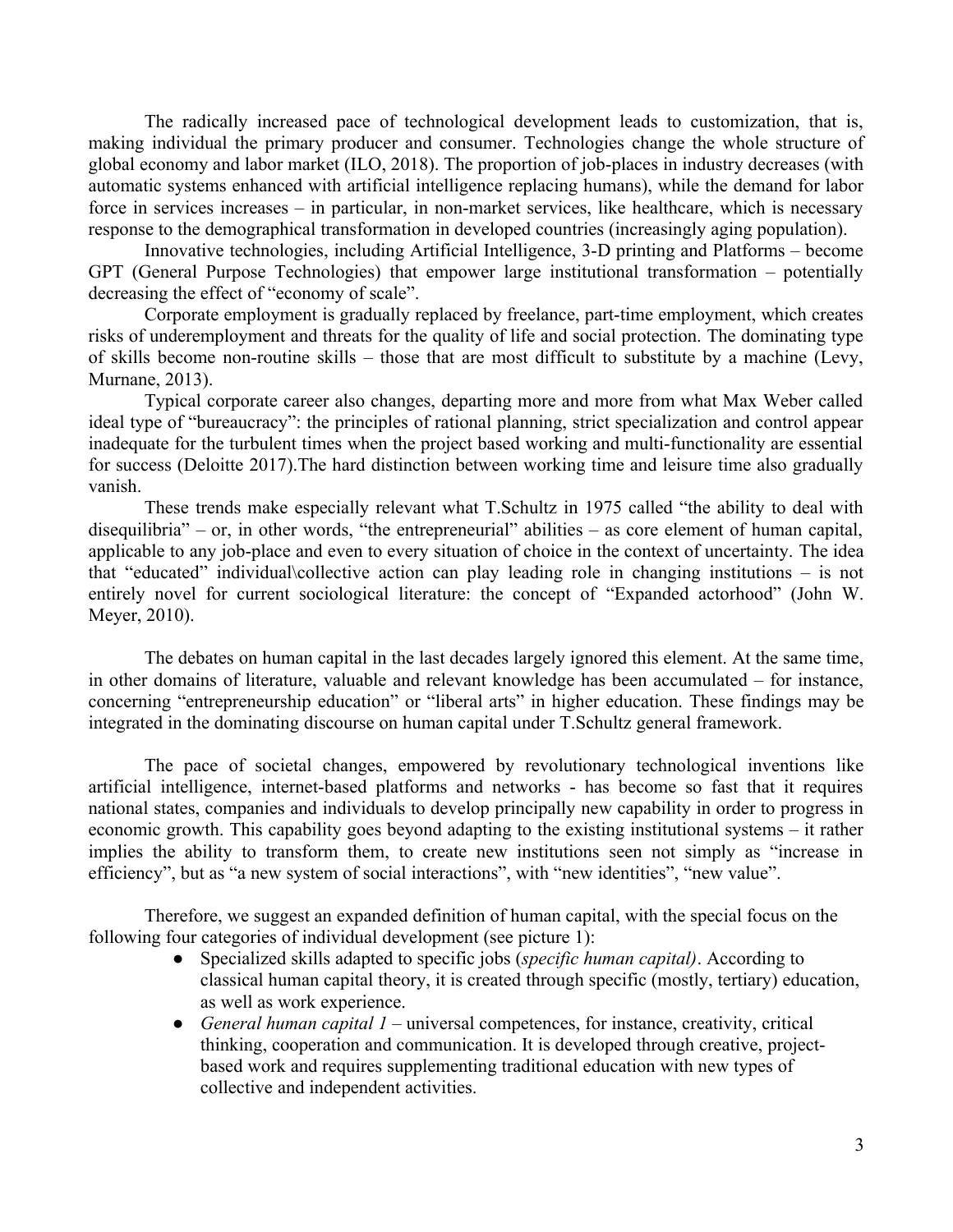- *General human capital 2* basic noncognitive traits such as those found in the Big Five, as well as grit, perseverance, psychological adaptability in the face of social changes and challenges, and so on. These traits can be strengthened by specific activities and supported by an increased socio-personal component in education process.
- An expanded view of the concept of agency, or active independence, is the basis of *General human capital 3*, which engages with the entrepreneurial element of human capital (Schultz, 1975). This category describes a person's ability to transform social structures and institutions, make improvements in the world in collaboration with others, and create new types of action, including economic ones.

Picture 1



Agency will play a key role in job redesigning and in implementing new technologies into labor processes. The whole workforce in the near future will face the need to invent new tools and working methods. A WEF survey of international businesses (WEF, 2018) showed that the corporate sector is ready to invest in training only for its most productive employees, and even in such cases the expectation is for them to take their own initiative. Large part of the workforce will likely shift to freelance and temporary employment (Upwork Global, 2017, p. 13). Under these conditions, agency becomes the most important dimension of human capital for competing in the twenty-first century.

## Conclusion

What can be the contribution of the education system to the economic growth in this new reality?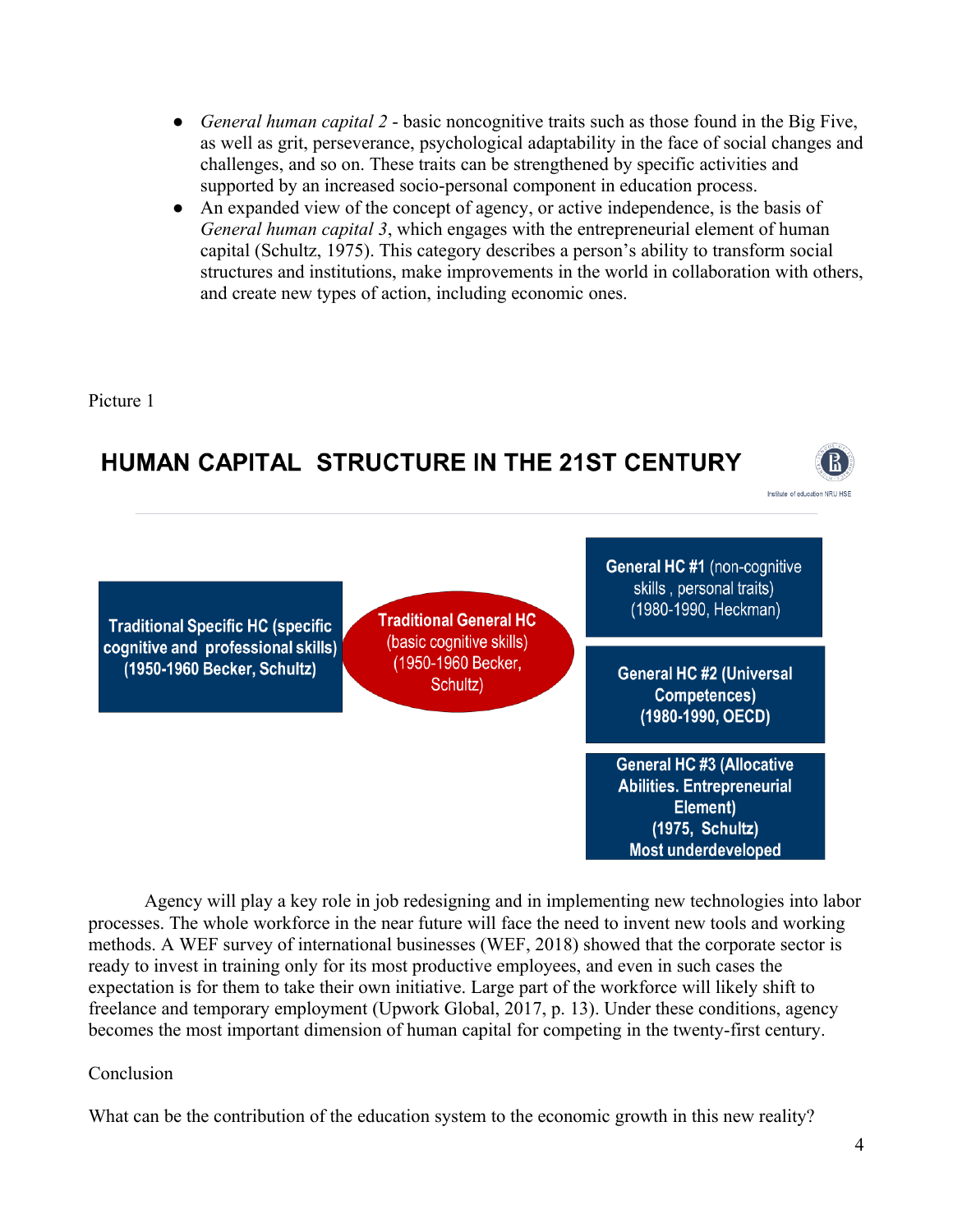- 1. First, it implies the ability of individuals to deal with weak institutes (most important issue for countries like Russia).
- 2. Second, it also implies the ability to transform and change practically all institutions even the most "strong" and "efficient", respected and well established (this may be relevant to all countries with high participation in tertiary education).
- 3. Third, it poses the question about how does tertiary education (the type of education most rapidly expanding) contribute to human capital in terms of non-cognitive skills, universal competences and other elements of human capital, essential for the  $21<sup>st</sup>$  century.

## **Literature**

- Beaudry P., Green D., Sand B. (2016) The great reversal in the demand for skill and cognitive tasks. *Journal of Labor Economics*, vol. 34, no 1, pp. 199–247.
- Caroleo F., Pastore F. (2017) *Overeducation at a glance. Determinants and wage effects of the educational mismatch based on AlmaLaurea data*. GLO Discussion Paper Series 15, Geneva: Global Labor Organization (GLO).
- Deloitte (2017) *Human Capital Global Trends 2017*, London: Deloitte University Press. Available at: https://www2.deloitte.com/content/dam/Deloitte/global/Documents/About-Deloitte/central-europe/ceglobal-human-capital-trends.pdf, accessed 12.03.2019.
- Dukhon A., Zinkovsky K., Obraztsova O., Chepurenko A. (2018) Vliyanie programm predprinimatel'skogo obrazovaniya na razvitie malogo biznesa v Rossii: opyt empiricheskogo analiza v regional'nom kontekste [How Entrepreneurship Education Programs Affect the Development of Small Businesses in Russia: Empirical Analysis in Regional Contexts]. *Voprosy obrazovaniya / Educational Studies*, no 2, pp. 139–172 (in Russian).
- Eesley C.E., Miller W.F. (2018) Impact: Stanford University's Economic Impact via Innovation and Entrepreneurship. *Foundations and Trends in Entrepreneurship*, vol. 14, no 2, pp. 130–278. Available at: http://dx.doi.org/10.1561/0300000074, accessed 19.04.2019.

Gimpelson V. (2016) Nuzhen li rossiiskoi ekonomike chelovecheskii kapital? Desyat' somnenii [Does the Russian economy need human capital? Ten doubt]. *Voprosy Ekonomiki,* no 10, pp. 129–143.

- ILO (2018) *World Employment and Social Outlook: Trends 2018*, Geneva: International Labour Office  $(II.0)$ .
- Karpov A. (2018) Vozmozhen li universitet 3.0 v Rossii? [Is University 3.0 Feasible in Russia?]. *Sotsiologicheskie issledovaniya* [Sociological Studies], no 9, pp. 59–70 (in Russian).
- Klees S.J. (2016) Human Capital and Rates of Return: Brilliant Ideas or Ideological Dead Ends? *Comparative Education Review*, vol. 60, no 4, pp. 644–672.
- Kliachko T. (2017) *Posledstviya i riski reform v rossiiskom vysshem obrazovanii* [Consequences and risks of reforms in Russian higher education], Moscow: Publishing House DELO (in Russian).
- Levy F., Murnane R.J. (2013) *Dancing with robots: Human skills for computerized work,* Washington, D.C.: Third Way NEXT.
- McGuinness S., Pouliakas K., Redmond P. (2018) Skills mismatch: Concepts, measurement and policy approaches. *Journal of Economic Surveys*, vol. 32, no 4, pp. 985–1015.
- Meyer J.W. (2010) World society, institutional theories, and the actor. *Annual Review of Sociology*, vol. 36, pp. 1–20.
- NAE (2014) *National Core Curriculum for Basic Education 2014*, Helsinki: Finnish National Agency of Education. Available at: https://verkkokauppa.oph.fi/EN/page/product/national-core-curriculum-for-